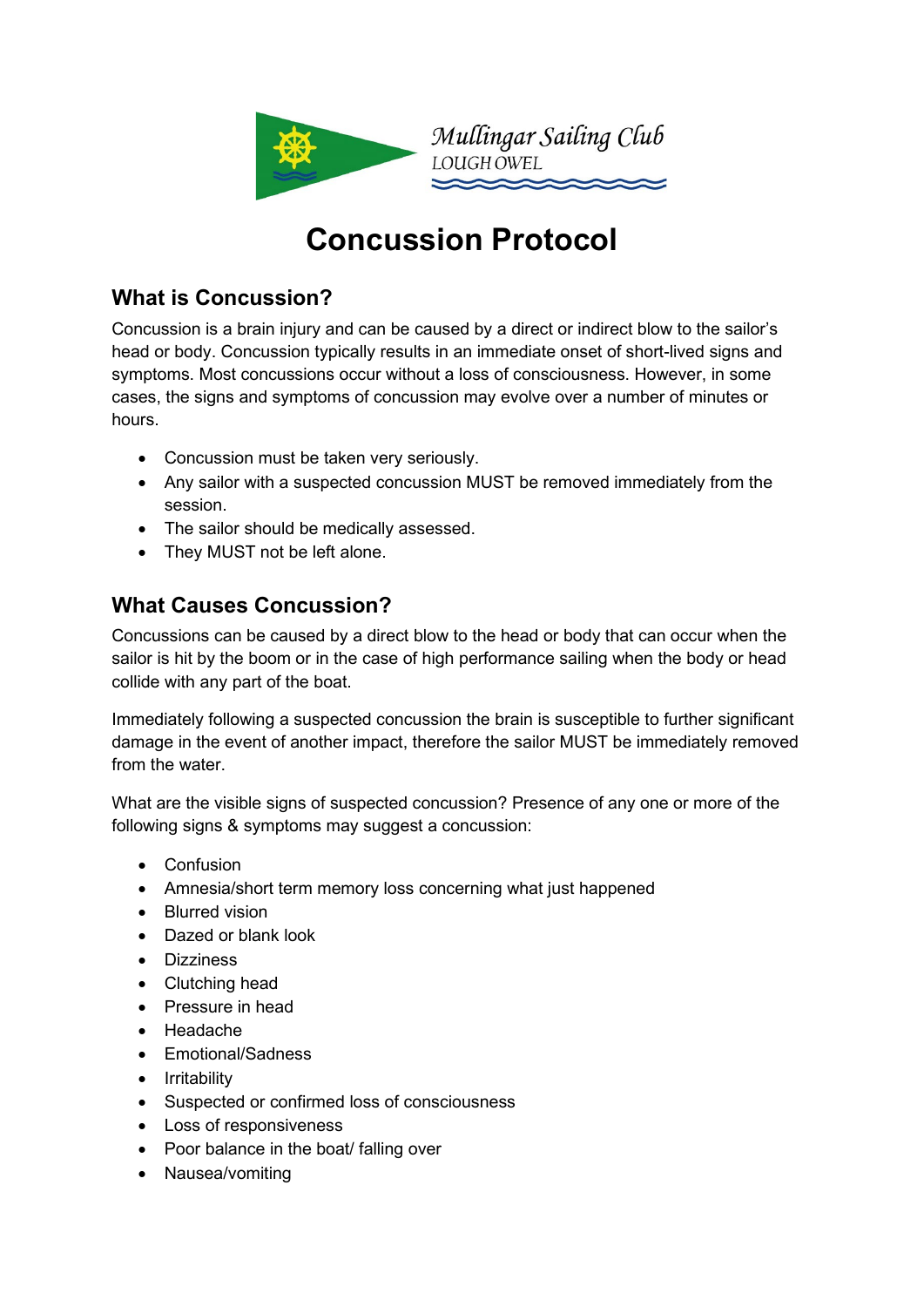- Tiredness/low energy
- Drowsiness
- Stating they "Don't feel right"

### **Questions to Ask**

- "What venue are we at today?" or "Where are we now?"
- "Approximately what time of day is it?"
- "How did you get to here today?"
- "What was your last competition?"
- "What were you doing this time last week?"

#### **Procedure in case of Suspected Concussion**

- The sailor must be IMMEDIATELY REMOVED from the activity and must not return.
- The sailor must not be left alone.
- The sailor must always be in the care of a responsible adult (e.g. shore parent) who is informed of the sailor's suspected concussion.
- The sailor must not drive a vehicle
- The sailor should be medically assessed as soon as possible.
- When a sailor has suspected concussion the club (SI / shore parent) will contact the sailor's emergency contact and arrange to meet them at a designated rendezvous point on shore.
- The club should make arrangements for the sailor to receive further medical attention if required.
- Always remembering to never leave the sailor alone.
- The sailor must not return to the session, and specifically must not return to sailing on the same day of a suspected concussion.

In all cases of suspected concussion it is recommended that the sailor is referred to a medical or healthcare professional for diagnosis and advice, even if the symptoms resolve.

## **Ongoing Management of a Concussion or Suspected Concussion REST THE BODY, REST THE BRAIN**

Rest is the cornerstone of concussion treatment. This involves

- 1. Resting the body, 'physical rest'
- 2. Resting the brain, 'cognitive rest'

Avoidance of:

- Physical activities such as running, cycling, swimming, some work activities etc.
- Cognitive activities, such as school work, homework, reading, television, video games etc.
- Students with a diagnosis of concussion may need allowance for impaired cognition during recovery, such as additional time for classwork, homework and exams

Anyone with a concussion or suspected concussion should not: